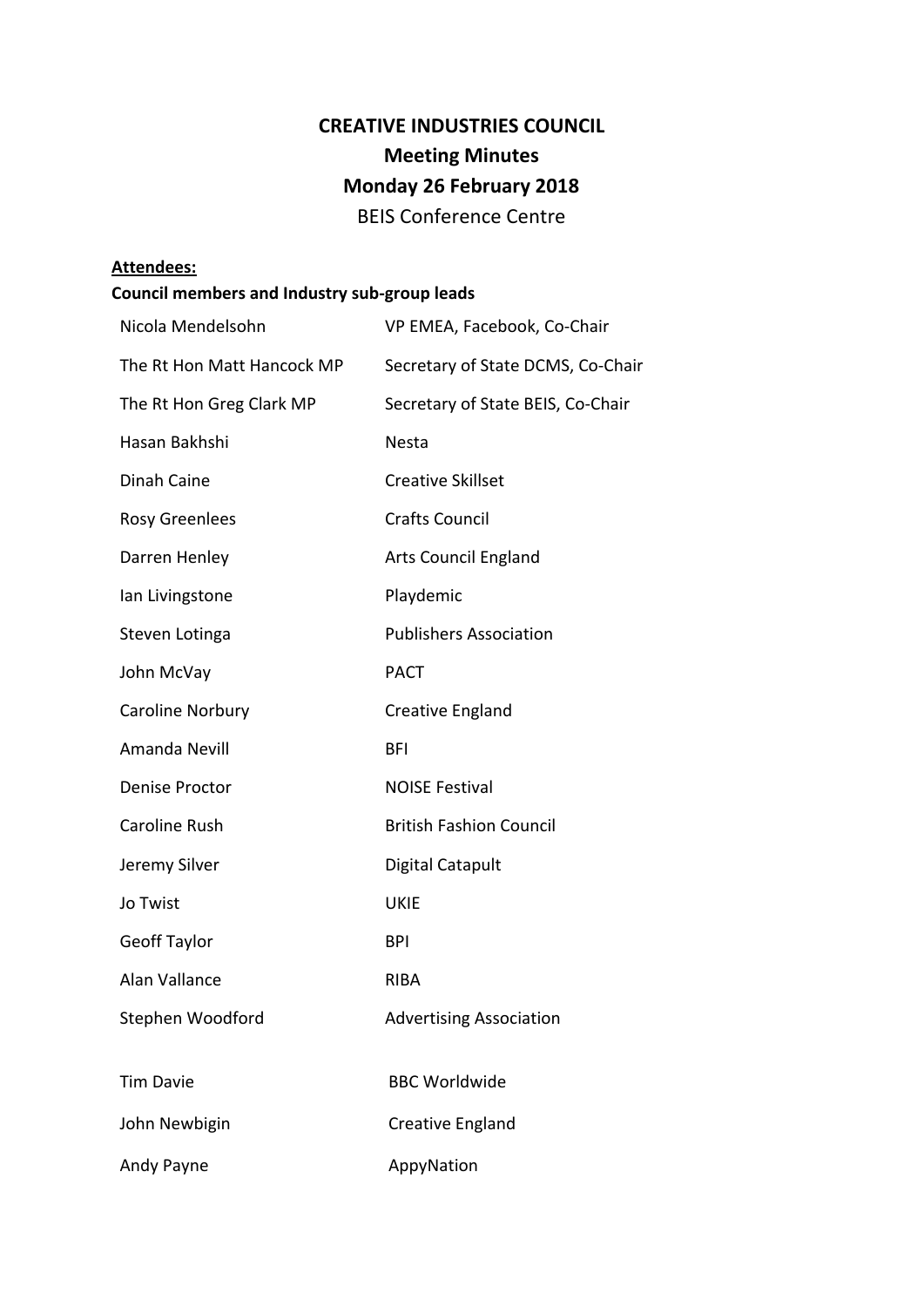### **Industry Guests**

| Gail Caig                     | <b>Creative England</b>                                      |
|-------------------------------|--------------------------------------------------------------|
| Alina Dimofte                 | Google (for Ronan Harris)                                    |
| Caroline Julian               | <b>Creative Industries Federation</b><br>(for John Kampfner) |
| <b>Tom Kiehl</b>              | UK Music (for Andy Heath)                                    |
| Seetha Kumar                  | <b>Creative Skillset</b>                                     |
| <b>Christine Losecaat</b>     | Little Dipper                                                |
| Mark Spilsbury                | Spilsbury Research                                           |
| Carys Taylor                  | <b>BBC Worldwide</b>                                         |
| Nick Toon                     | Warner Bros (for Josh Berger)                                |
| Jon Zeff                      | Consultant to the CIC                                        |
| Government                    |                                                              |
| Sue Bishop                    | Department for International Trade                           |
| <b>Gareth Davis</b>           | Department for Business, Energy, and Industrial<br>Strategy  |
| Paul Kindred                  | <b>Welsh Government</b>                                      |
| Ros Lynch                     | <b>Intellectual Property Office</b>                          |
| Abbie Lloyd                   | Department for Education                                     |
| David McConnell               | Northern Ireland Executive                                   |
| <b>Oliver Rooke</b>           | Department for Business, Energy and Industrial<br>Strategy   |
| lain Waller                   | <b>Scottish Government</b>                                   |
| <b>DCMS &amp; Secretariat</b> |                                                              |
| <b>Matthew Gould</b>          | Department for Digital, Culture, Media and Sport             |
| Ruth Wye                      | Department for Digital, Culture, Media and Sport             |

Simon Blake **Department for Digital, Culture, Media and Sport**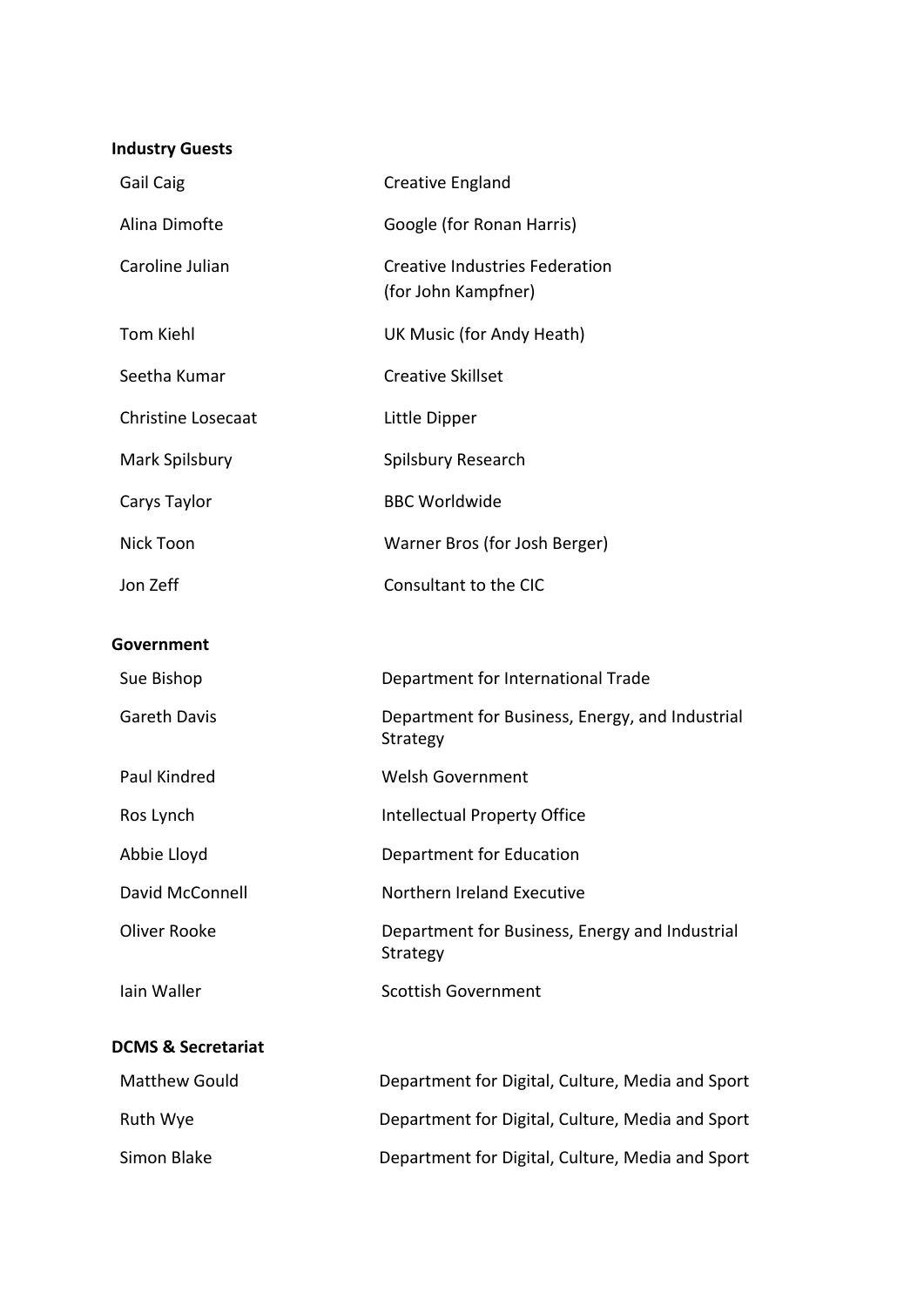| Jack Karet          | Department for Digital, Culture, Media and Sport |
|---------------------|--------------------------------------------------|
| <b>Emily Rayner</b> | Department for Digital, Culture, Media and Sport |

### **Apologies:**

Rt Hon Margot James MP (DCMS), Tony Hall (BBC), Riccardo Zacconi (King), John Kampfner (Creative Industries Federation), Ronan Harris (Google), Josh Berger (Warner Bros), Sarah Weir (Design Council), Andy Heath (UK Music).

### **Item 1 - Welcome and introductions**

### **Nicola Mendelsohn**

Welcomed all and thanked those who worked on the Sector Deal. She congratulated the Council on Sector Deal input.

#### **Secretary of State, BEIS**

Welcomed all and informed the Council of the current status of Sector Deal. Said he was pleased with progress on the early Sector Deal and continued great working relationship between the creative industries and government through the Creative Industries Council (CIC).

### **Item 2 - Creative Nation Mapping overview and Skills Research update**

### **Main Points:**

### **Creative Nation Mapping (Hasan Bakhshi)**

- Creative industries are growing x2 faster than the rest of the economy at 11% compared to other sectors across the UK.
- Creative industries businesses shown to be more productive than comparative non-creative businesses.
- But businesses will need to scale up to have a greater impact on the UK economy.
- Areas close to successful business clusters will grow at a 1.38% higher rate than areas with no neighbouring clusters.
- This shows that coordinating policies with other organisations (eg Local Enterprise Partnerships) can lead to substantial growth in neighbouring areas.
- But, research demonstrated not all clusters grow in the same way.
- Data shows Creative Industry communities are becoming more connected to their localities.

#### **Mark Spilsbury**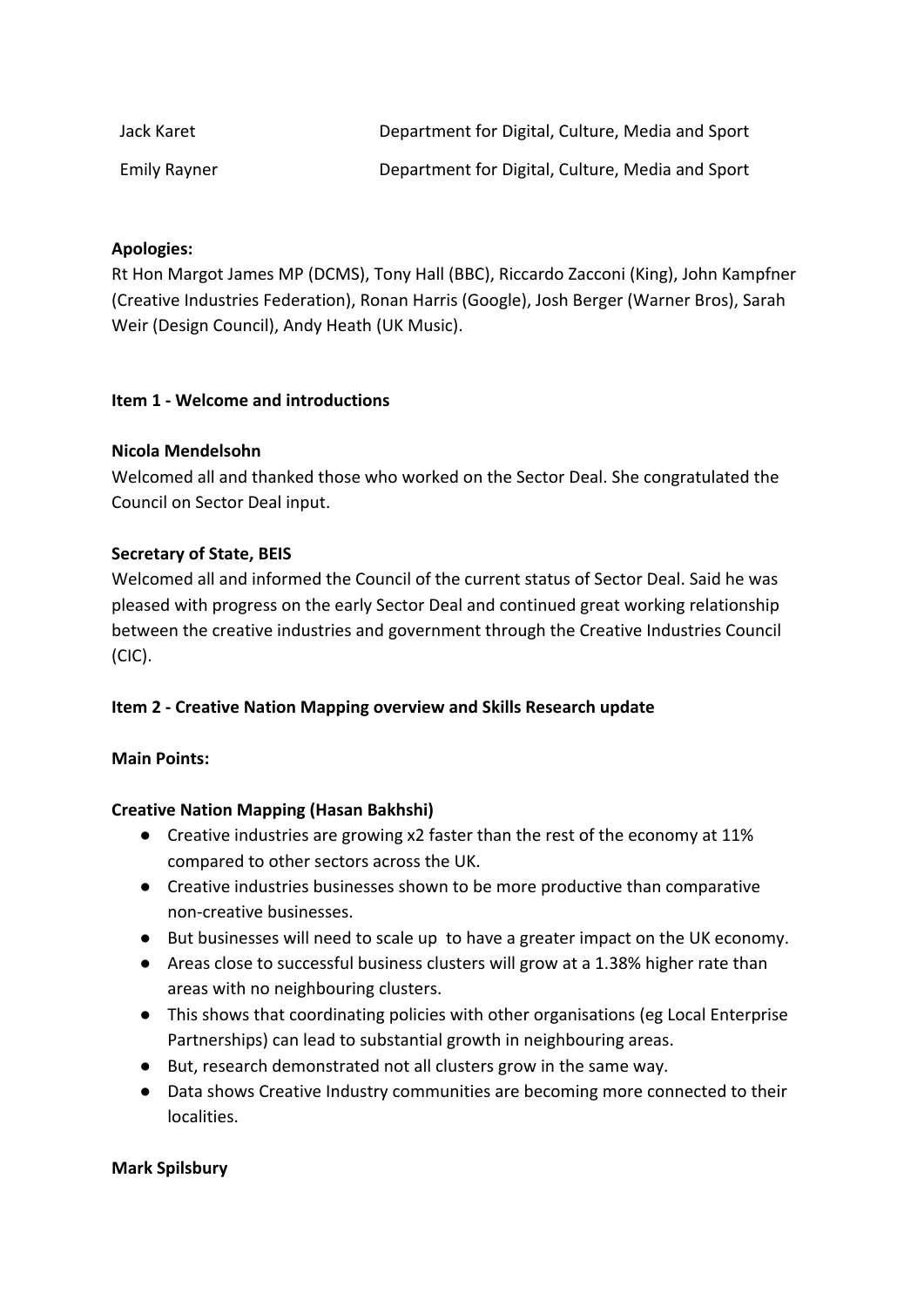Mark presented early research findings from the CIC Employer Survey which show:

- **●** 42% employers affected by skills issues.
- **●** 22% creative industries employ at least 1 non-uk worker.
- 18% of creative industries businesses employ overseas workers from the EU
- **●** Jobs impacted by skills issues and migration are primarily higher level occupations
- **●** Jobs of particular concern post brexit include creative ICT, architecture and product, clothing and graphic design.
- **●** 29% of businesses felt their EU migrant workers had skills they had not been able to recruit from the UK.
- **●** 10% of CI employers had employed a freelance EU worker in the last 12 months.
- **●** 55% of those employing EU citizens worried about recruitment post brexit.
- **●** 52% worried Brexit will impact on skill-levels in their companies.

**ACTION:** John McVay to circulate the final report to the Technical Working Group

### **Item 3 - Createch 2018 update**

### **Christine Losecaat**

### **Main Points:**

- Video of Createch 2017 event was shown.
- Information on the upcoming 2018 event was shared.

**ACTION:** CIC members to nominate companies for involvement Createch 2018 open house events.

### **Item 4 - CIC Marketing and Communications update**

### **Janet Hull**

**Main Points:**

- Updated on website progress and website data collection.
- British Fashion Council and The GREAT Campaign expected to launch reports at the Createch 2018.
- CIC comms group now producing regular newsletter.

### **Item 5 - Update from DFE**

### **Abbie Lloyd**

**Main Points:**

- Reaffirmed delivery of 3 million quality apprenticeships by 2020 through apprenticeship scheme.
- Thanked CIC for support and committed to continue attending meetings.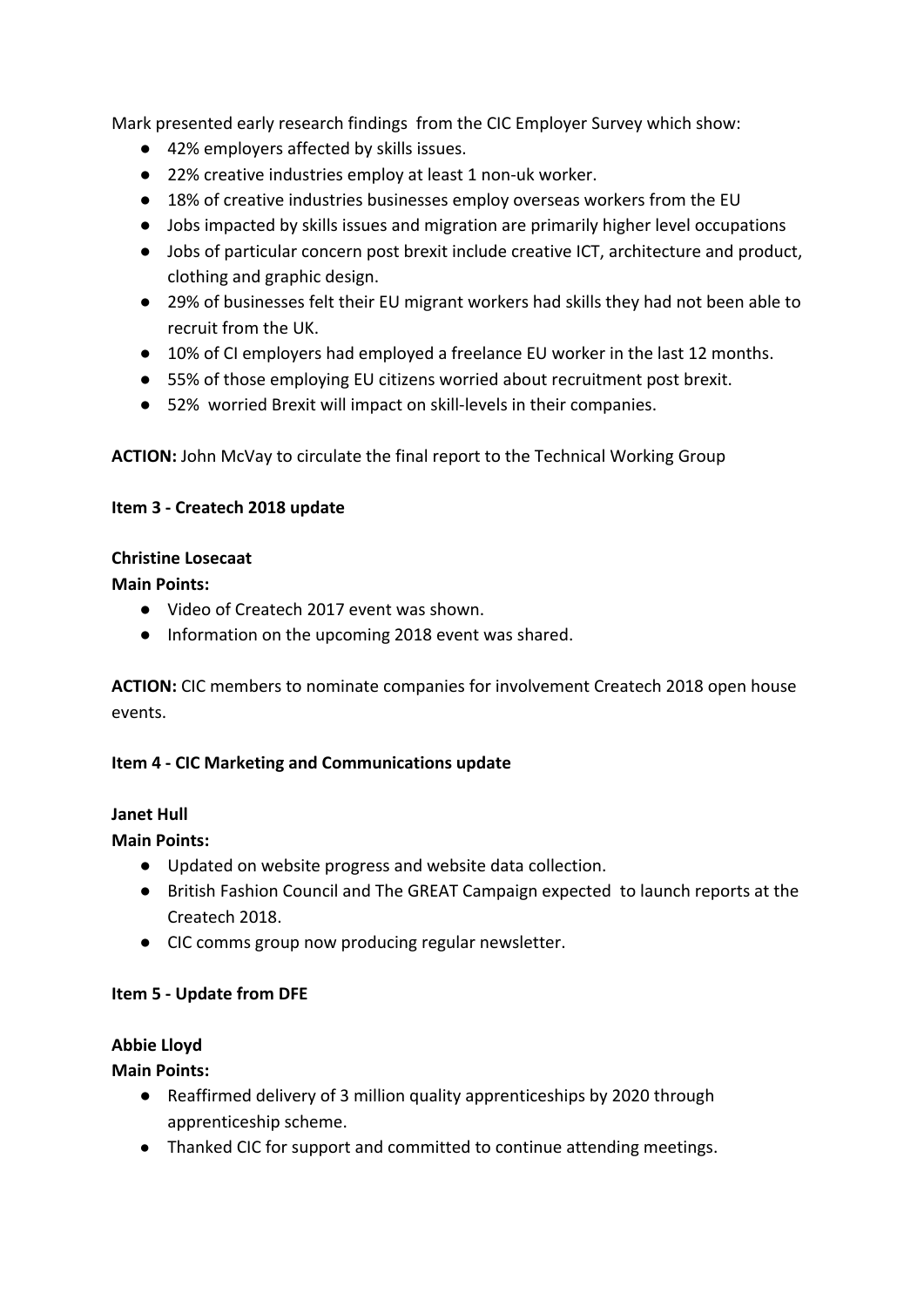- Highlighted the value of having a Creative Industry employer representative to sit on Department for Education (DFE) apprenticeships stakeholder board.
- DFE continuing to develop new apprenticeships standards. DfE are keeping apprenticeships policy under review and working with employers to understand impact.
- From April 18 transfers will allow employers who pay the levy to transfer funds to other companies - up to 10% of value of funds in their account.
- She urged CIC members to promote following message to their sectors:
	- Smaller employers can have 90% of training costs covered by government.
	- If employers have less than 50 employees 100% of training costs funded by government for 16-18 year olds.
	- DfE keen for input from SMEs into development of new standards and Institute for Apprenticeships will cover travel expenses where required.

The Council requested a single strategic contact point in DfE, to enable continued discussion of the range of key skills issues affecting the Creative Industries.

The Council noted that the Creative Industries are trailblazers for 21st century employment patterns and could therefore be used as a pathfinder for policy developments on apprenticeships and any further schemes.

### **Secretary of State, BEIS**

Highlighted Creative Industries are more dependant than other sectors on talent and skills and Creative Industries need to show themselves as a good test case for policy. He is looking to implement recommendations from 'the Taylor review of modern working practices' to be better able to deal with new economy. He questioned existing evidence base in; local talent pools, choice of entry into the arts, consequences for later Creative Industry choices in education and evidence of arts GCSE on employment success.

### **Item 6 - The Sector Deal**

### **Main points:**

### **Secretary of State, BEIS**

Expressed how pleased he was with the Sector Deal work and emphasised that he expected to see further iterations of the deal in the future. Highlighted importance of intellectual property (IP) regarding it as an important source of exports and reputational impact overseas. He spoke of how any further Sector Deal will have to take this Sector Deal further with potential for tailored Creative Industry apprenticeships and making them more accessible.

### **John McVay**

Thanked the Council, it's consultants and those who funded data commissioning.